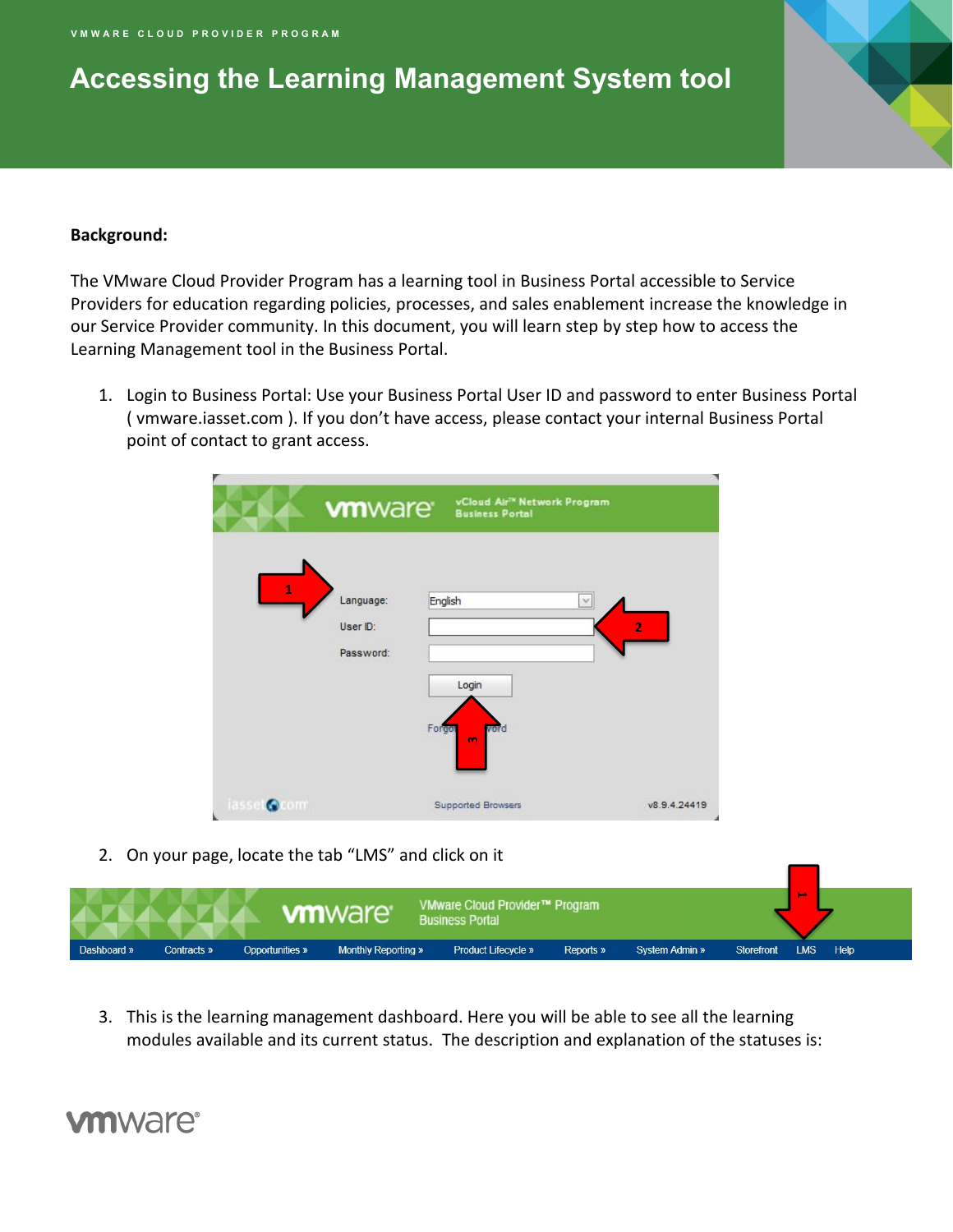## **Accessing the Learning Management System tool**

- a. In Progress: means that the user has clicked on the learning module but hasn't completed the module
- b. Subscribed: Module hasn't been started by the user

|                                             | <b>vm</b> ware <sup>®</sup>                              | VMware Cloud Provider™ Program<br><b>Business Portal</b> |                   |                     |                       |
|---------------------------------------------|----------------------------------------------------------|----------------------------------------------------------|-------------------|---------------------|-----------------------|
| <b>Learning Catalog</b><br><b>Dashboard</b> | <b>My Achievements</b><br>iasset.com PLM                 |                                                          |                   |                     |                       |
| <b>Learning Home</b>                        |                                                          |                                                          |                   |                     |                       |
|                                             |                                                          |                                                          | <b>DA</b>         |                     |                       |
| <b>My Learning</b>                          |                                                          |                                                          |                   |                     | P X<br>$\mathbf{v}$ 1 |
|                                             | <b>Type Title</b>                                        |                                                          | <b>Progress</b>   | <b>Start Date</b>   | Due Date              |
| <b>AR</b><br>Launch                         | Mobility/WorkspaceONE Aggregator Enablement              |                                                          | In Progress       | 11/09/2017 8:53 PM  |                       |
| 館<br>Launch                                 | <b>Aggregator Product Deal Registration Process</b>      |                                                          | <b>Subscribed</b> | 23/02/2016 11:58 PM |                       |
| 鱠<br><b>Launch</b>                          | vCAN Aggregator Onboarding Training                      |                                                          | <b>Subscribed</b> | 10/02/2017 5:44 PM  |                       |
| <b>AR</b><br>Launch                         | <b>MSP Aggregator Overview</b>                           |                                                          | <b>Subscribed</b> | 16/03/2017 5:44 PM  |                       |
| 館<br>Launch                                 | NSX 8 and 9 Point Bundle Sales Enablement                |                                                          | <b>Subscribed</b> | 16/03/2017 5:51 PM  |                       |
| <b>AR</b><br>Launch                         | vCloud Availability Services Sales Enablement            |                                                          | <b>Subscribed</b> | 16/03/2017 5:54 PM  |                       |
| 館<br><b>Launch</b>                          | <b>MSP Mobility Program Overview</b>                     |                                                          | Subscribed        | 16/03/2017 5:58 PM  |                       |
| 篇<br>Launch                                 | <b>VMware vCAN Cloud Solution Storefront</b>             |                                                          | <b>Subscribed</b> | 29/03/2017 5:17 PM  |                       |
| <b>AB</b><br>Launch                         | vSAN Aggregator Sales Enablement Webcast - May 2017      |                                                          | Subscribed        | 31/05/2017 6:23 PM  |                       |
| Launch                                      | vSAN Aggregator Sales Enablement Presentation - May 2017 |                                                          | <b>Subscribed</b> | 31/05/2017 6:31 PM  |                       |

4. To access any learning module, just click on the **Launch** button of the desired module. In this example, we have selected the NSX 8 and 9 Point Bundle Sales Enablement learning module.

#### **The Learning Home**

| <b>My Learning</b> |                   |                                                     |                 |                     | P X      |
|--------------------|-------------------|-----------------------------------------------------|-----------------|---------------------|----------|
|                    | <b>Type Title</b> |                                                     | <b>Progress</b> | <b>Start Date</b>   | Due Date |
| Launch             | (AG               | Mobility/WorkspaceONE Aggregator Enablement         | In Progress     | 11/09/2017 8:53 PM  |          |
| Launch             |                   | <b>Aggregator Product Deal Registration Process</b> | Subscribed      | 23/02/2016 11:58 PM |          |
| Launch             | 188               | vCAN Aggregator Onboarding Training                 | Subscribed      | 10/02/2017 5:44 PM  |          |
| Launch             |                   | <b>MSP Aggregator Overview</b>                      | Subscribed      | 16/03/2017 5:44 PM  |          |
| Launch             |                   | NSX 8 and 9 Point Bundle Sales Enablement           | Subscribed      | 16/03/2017 5:51 PM  |          |

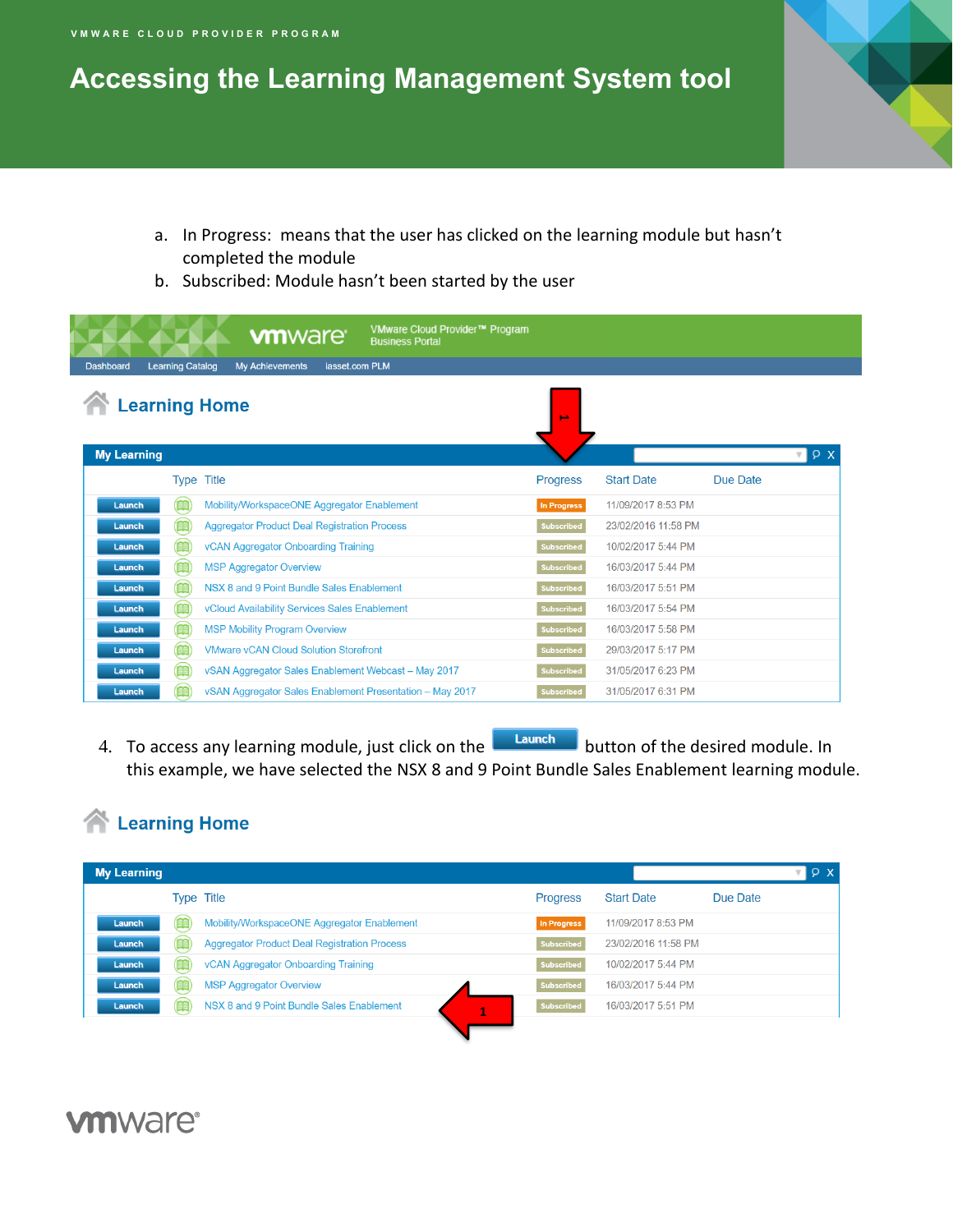## **Accessing the Learning Management System tool**

5. The learning module player will show up. If nothing happens after you click on the

Launch

button, please check that your browser is allowing the pop up  $\Box$  to show up in order the content of the module loads.

- The following pop-ups were blocked on this page: https://vmware.iasset.com/InspireV6/Player.aspx Always allow pop-ups from https://vmware.iasset.com Continue blocking pop-ups Done Manage
- 6. On the learning module player window, click on the link that shows on the left-up corner. This will load the content of the module, in this specific case, the recording player. Please note this can take some minutes to load

| △ Secure https://vmware.iasset.com/Inspirev6/Catalog/AlternativeModulePlayer.aspx<br><b>NSX 8 and 9 Point Bundle Sales Enablement</b>                                                                                                                                                                                                                                                                                                                                                                                                        |                                                                                                                                                                                                                                                                                                                   |
|----------------------------------------------------------------------------------------------------------------------------------------------------------------------------------------------------------------------------------------------------------------------------------------------------------------------------------------------------------------------------------------------------------------------------------------------------------------------------------------------------------------------------------------------|-------------------------------------------------------------------------------------------------------------------------------------------------------------------------------------------------------------------------------------------------------------------------------------------------------------------|
|                                                                                                                                                                                                                                                                                                                                                                                                                                                                                                                                              |                                                                                                                                                                                                                                                                                                                   |
|                                                                                                                                                                                                                                                                                                                                                                                                                                                                                                                                              |                                                                                                                                                                                                                                                                                                                   |
| https://vmware.webex.com/vmware/ls<br>RCID=1678a4ece73040e98d42215da<br><b>Close</b><br>Network Recording Player - Brandon Stevens's Personal Room                                                                                                                                                                                                                                                                                                                                                                                           | O                                                                                                                                                                                                                                                                                                                 |
| Eile View Info Help                                                                                                                                                                                                                                                                                                                                                                                                                                                                                                                          |                                                                                                                                                                                                                                                                                                                   |
| Meeting Number: 929 361 314<br>Date: Tuesday, March 7, 2017<br>Time: 9:06 AM, Local Time (GMT -06:00)<br><b>Participants</b><br>Name<br>KJ Skalvik<br><b>Bill Rey</b><br>Lori E<br>Rossana<br><b>Perimeter Security</b><br>Total duration: 01:00:21<br>They<br><b>Activity</b><br>Recording Start<br><b>ARRAIGNO</b><br><b>The st</b><br>$\bullet$<br>THE<br>$\circ$<br>шu<br><b>U</b> Video<br>$\circ$<br>$\circ$<br>ш<br>ш<br>$\circ$<br>$\circ$<br>$\circ$<br>ш<br>THE<br>vm<br>vm<br>vm<br>vm<br>vm<br>vm<br>vm<br>vm<br><b>vm</b> world | <b>THE</b><br>Joining time / Leaving time<br>9:06 AM / 10:06 AM<br>9:06 AM / 10:06 AM<br>9:06 AM / 10:06 AM<br>9:06 AM / 10:06 AM<br>Table of Contents B.<br>$\Gamma$ Show all<br>Time<br>00:00:00<br>App/Desktop Share (1) Start<br>00:00:00<br>App/Desktop Share (1) End<br>01:00:15<br>$M \times$<br><b>BS</b> |
| $\mathbf{H}$<br>E<br>$\bigcirc$<br>00:06:41 / 01:00:21                                                                                                                                                                                                                                                                                                                                                                                                                                                                                       |                                                                                                                                                                                                                                                                                                                   |

#### **vm**ware<sup>®</sup>